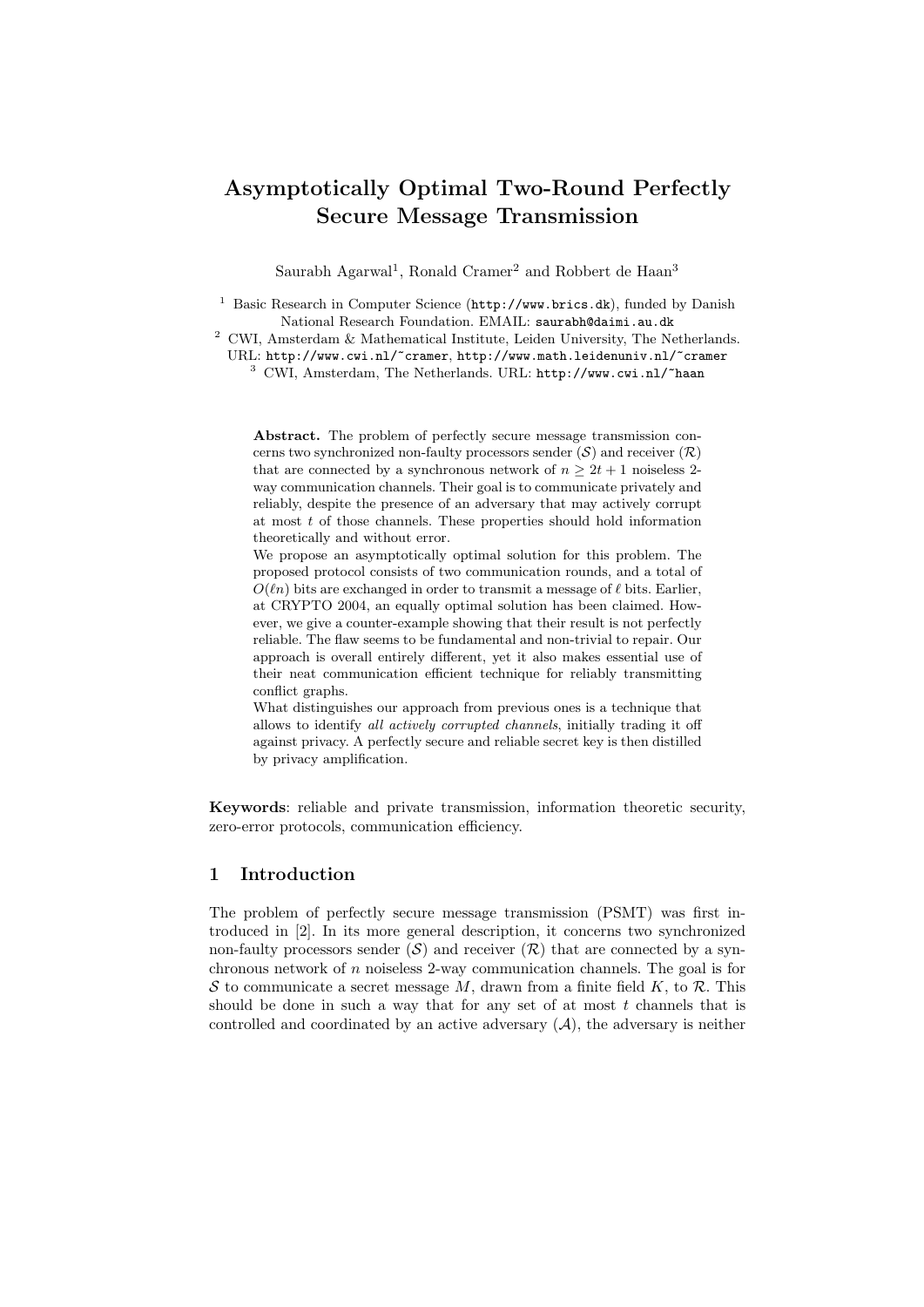able to disrupt the transmission of  $M$  to  $\mathcal{R}$ , nor is he able to obtain any new information about  $M$ . Moreover, these properties should hold information theoretically and without error. Of course  $S$  and  $R$  have no a priori knowledge of which particular channels are under the control of A.

In general, such perfect communication is not possible for every selection of t and n. The good values for t and n depend on whether communication is 1-way (only from S to R) or 2-way (S and R converse). It has been established that  $n > 3t + 1$  is necessary and sufficient for 1-way communication and  $n > 2t + 1$ is necessary and sufficient for 2-way communication [2].

The efficiency of any protocol solving the PSMT problem is typically measured in three parameters; the number of channels  $t$  that can be controlled by the adversary, the number of rounds<sup>4</sup>  $r$  of the protocol and the number of bits sent to reliably and privately communicate one bit of actual message from  $S$  to  $\mathcal{R}$ . The last parameter is also known as the communication complexity of the protocol.

Clearly a protocol which can tolerate the strongest adversary, uses the minimum number of rounds and which has a minimal communication complexity is preferred. For  $r = 1$  and  $n = 3t + 1$ , a protocol with optimal communication complexity is known [2, 5]. On the other hand, no protocol with optimal communication complexity for  $r > 1$  and  $n = 2t + 1$  is known. In this paper we give an asymptotically optimal protocol for  $r = 2$  and  $n = 2t + 1$ . The authors of an earlier paper [5] claim to have found an optimal protocol for  $r = 2$  and  $n = 2t + 1$ , but as we note in Section 3.3 the protocol of [5] is not perfectly reliable and therefore not a perfectly secure message transmission protocol.<sup>5</sup>

#### 1.1 Organization of the paper

In Section 2 we isolate some of the known basic techniques that are used throughout the paper. In Section 3, we give an overview of prior work in this area and in particular give a counter-example that breaks the perfect reliability of the protocol proposed in [5]. In Section 4, we introduce the new techniques which lead to our asymptotically optimal protocol using the communication efficient technique for reliably transmitting conflict graphs from [5]. The latter is then described in Section 5, where also the communication complexity is worked out.

# 2 Preliminaries

#### 2.1 Shamir Sharing

Let K be a finite field with  $|K| > n$ . A selection  $\{s_1, s_2, \ldots, s_n\}$  of shares according to Shamir's  $(t, n)$ -threshold secret sharing scheme [4] over the field K has the following properties,

 $\frac{4}{4}$  A round or a phase is a single sided communication from S to R or vice versa.

<sup>5</sup> This paper also presents a protocol which ends in a single round with high probability. However as the authors of [5] have noted in their presentation at CRYPTO 2004, this protocol is incorrect. Failure can be enforced with probability close to 1.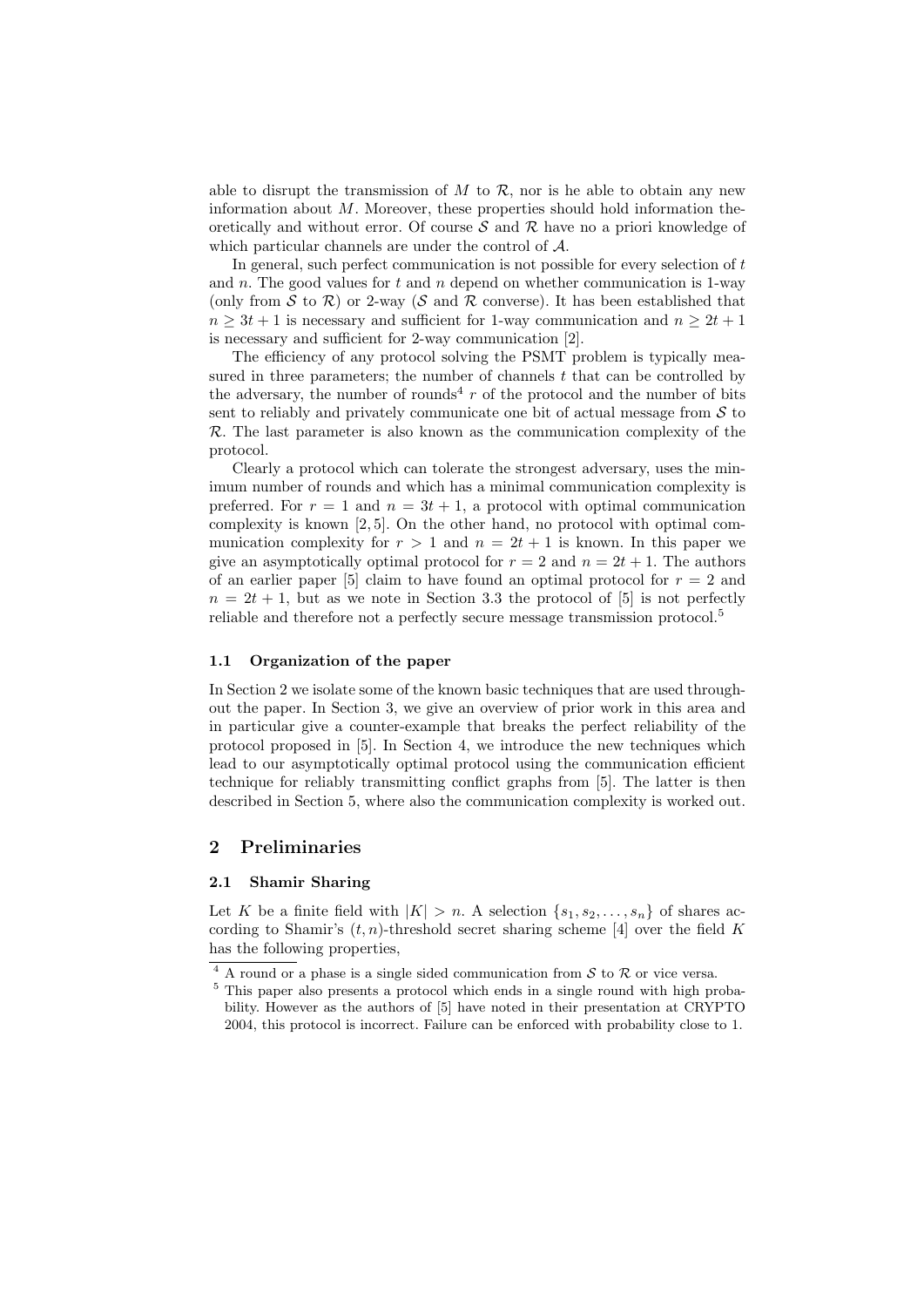- (1) any  $t + 1$  shares fix all other shares in the selection and
- (2) given any subset of  $t + 1 e$  shares, no information can be obtained about any disjoint subset of e shares.

Definition 1. We say that a set of shares is consistent when there is a selection in the Shamir secret sharing scheme that leads to this set of shares. A set of shares which is not consistent is called inconsistent.

Definition 2. We say that a channel is corrupted if information sent on the channel is changed before it reaches its destination in any round of the protocol. Otherwise the channel is called uncorrupted. In other words, the information sent on an uncorrupted channel is unchanged in any round of the protocol.

**Definition 3.** We say that a value is broadcast if it is simultaneously sent over all communication channels. Since the value can then be correctly determined using majority voting on the other end, such values are always perfectly reliably transmitted. Since corruptions that occur during broadcasts are easy to detect, in the sequel we assume without loss of generality that broadcasts occur without any corruptions on the channels.

### 2.2 Protocol  $\Pi_i$

There is a two-round subprotocol  $\Pi_i$  that has implicitly been used both in the protocol of [3] and also in the incorrect protocol of [5]. During this protocol, R attempts to privately transmit a value  $s \in K$  to S over the i<sup>th</sup> channel and obtains feedback about the result afterwards. It has the following functionality:

- If channel i is corrupted, it is disqualified by  $R$  after the second round.
- If channel i is not corrupted,  $\mathcal R$  is certain that S correctly received s.
- If channel i is not under the control of  $A$ ,  $A$  obtains no information about the value s.

We now briefly describe the details of the protocol. Assume that  $|K| > n$ . First, R selects an arbitrary set  $\{s_1, s_2, \ldots, s_n\}$  of shares in Shamir's  $(t, n)$ threshold secret sharing scheme where the  $i<sup>th</sup>$  share is s, corresponding to a randomly chosen secret.  $\mathcal R$  then sends all the shares over channel i and the share  $s_i$  over every other channel j. We denote the shares received on channel i by  $\{s_1', s_2', \ldots, s_n'\}$  and the shares received on the other channels j by  $t_j'$ . This completes the first round. If the received set  $\{s'_1, s'_2, \ldots, s'_n\}$  of shares is not consistent,  $S$  disqualifies channel i and broadcasts a notification to  $R$ . Otherwise, for every pair of values such that  $s'_j \neq t'_j$ , S broadcasts<sup>6</sup> j and  $s'_j$ . Finally, R verifies for all received values whether  $s'_j = s_j$  and disqualifies channel *i* if this is not the case or if  $S$  disqualified channel i. The properties now follow from a straightforward application of  $(1)$  and  $(2)$  for the value s.

 $6$  In  $[5]$  these shares are actually not transmitted using broadcast, but the functionality is the same.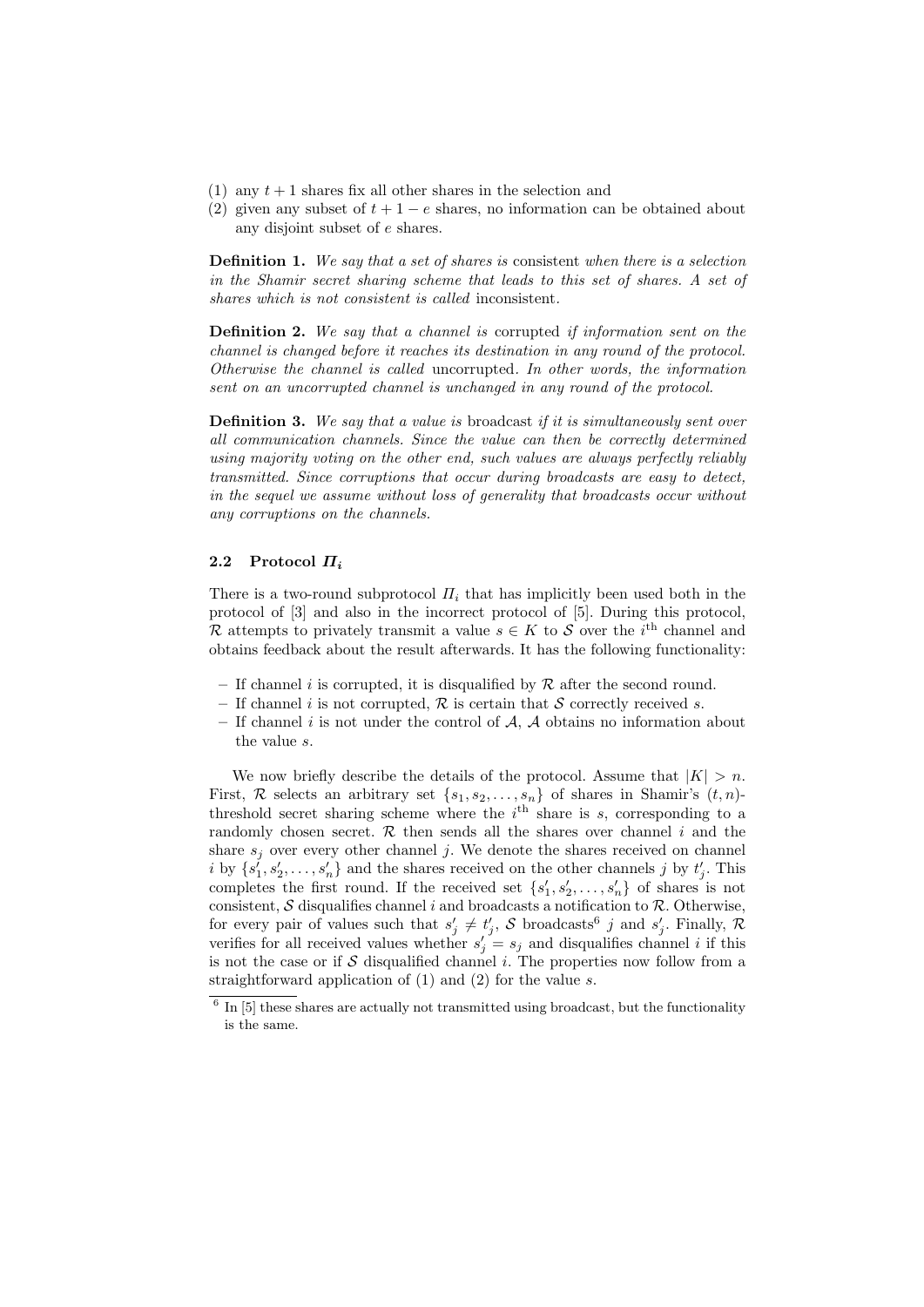The symmetry of conflicts in  $\Pi_i$ . We now describe an interesting property of the first round of the protocol  $\Pi_i$  that is used to break the perfect reliability of the protocol from [5] in Section 3.3. Let  $\{s_1, s_2, \ldots, s_n\}$  be the set of shares in Shamir's  $(t, n)$ -threshold secret sharing scheme that has been transmitted by R over the  $i<sup>th</sup>$  channel in the first round of protocol  $\Pi_i$ . We denote the set of shares received on channel i by  $\{u_1, u_2, \ldots, u_n\}$  and the shares received over the other channels j by  $v_i$ . We say that channel j conflicts with channel i if  $u_i \neq v_i$ .

Assume that channel  $i$  is under the control of the adversary and that the set  $\{u_1, u_2, \ldots, u_n\}$  is a consistent set of shares that differs from the original set  $\{s_1, s_2, \ldots, s_n\}$ . If t of the original values  $s_i$  that R sent over the uncontrolled channels were kept intact and the shares sent over the remaining  $t-1$  controlled channels were changed to  $u_i$ , there will be only one pair  $u_i, v_i$  for which  $u_i \neq v_i$  $(= s<sub>j</sub>)$ , i.e., there will be only one uncontrolled channel j that conflicts with channel  $i$ . Note that this is also the minimal number of conflicts possible when the set of shares sent over channel  $i$  is altered, since the shares sent over the  $t+1$  uncontrolled channels completely fix the original set of shares and therefore cannot all be consistent with the altered set of shares.

Now consider the situation where channel  $i$  is not under the control of the adversary and where  $\{u_1, u_2, \ldots, u_n\}$  is the original set of shares. Furthermore, assume that only the share on the controlled channel  $j$  is modified, resulting in an altered share  $s_i$ . Then  $u_j \neq s_j$  and the received shares are exactly the same as in the previous situation. This implies that  $S$  cannot distinguish between the two situations.

### 2.3 Information Reconciliation

In this section we describe an information reconciliation technique that is based on an idea by Sayeed and Abu-Amara [3]. We assume that  $S$  has a vector consisting of  $n = 2t + 1$  uniformly random values and that at least  $t + 1$  of these values are known by  $R$ . Furthermore, suppose that the adversary  $A$  knows at most t of these values and nothing else about the other values. The goal is for  $S$  to transmit enough information to allow  $R$  to recover the random vector, without allowing  $\mathcal A$  to do the same.

Concretely, let K be a finite field with  $|K| > n + t$  and assume that S has a uniformly random vector  $\underline{v} = (v_1, v_2, \dots, v_n) \in K^n$ . We now consider the vector <u>v</u> as a set of values for the first n shares in Shamir's  $(n-1, n+t+1)$ -threshold secret sharing scheme. By property  $(1)$ , these shares fix the remaining  $t+1$  shares in the scheme. Let S broadcast t of these remaining shares to  $\mathcal{R}$ .

 $\mathcal R$  now knows at least n different shares in the scheme, which completely fix all the shares in the scheme and in particular the first n shares. Since  $A$ can learn the value of at most  $n-1$  different shares, it follows from (2) that A cannot completely reconstruct the first  $n$  shares in the scheme. Therefore, the requirements are met.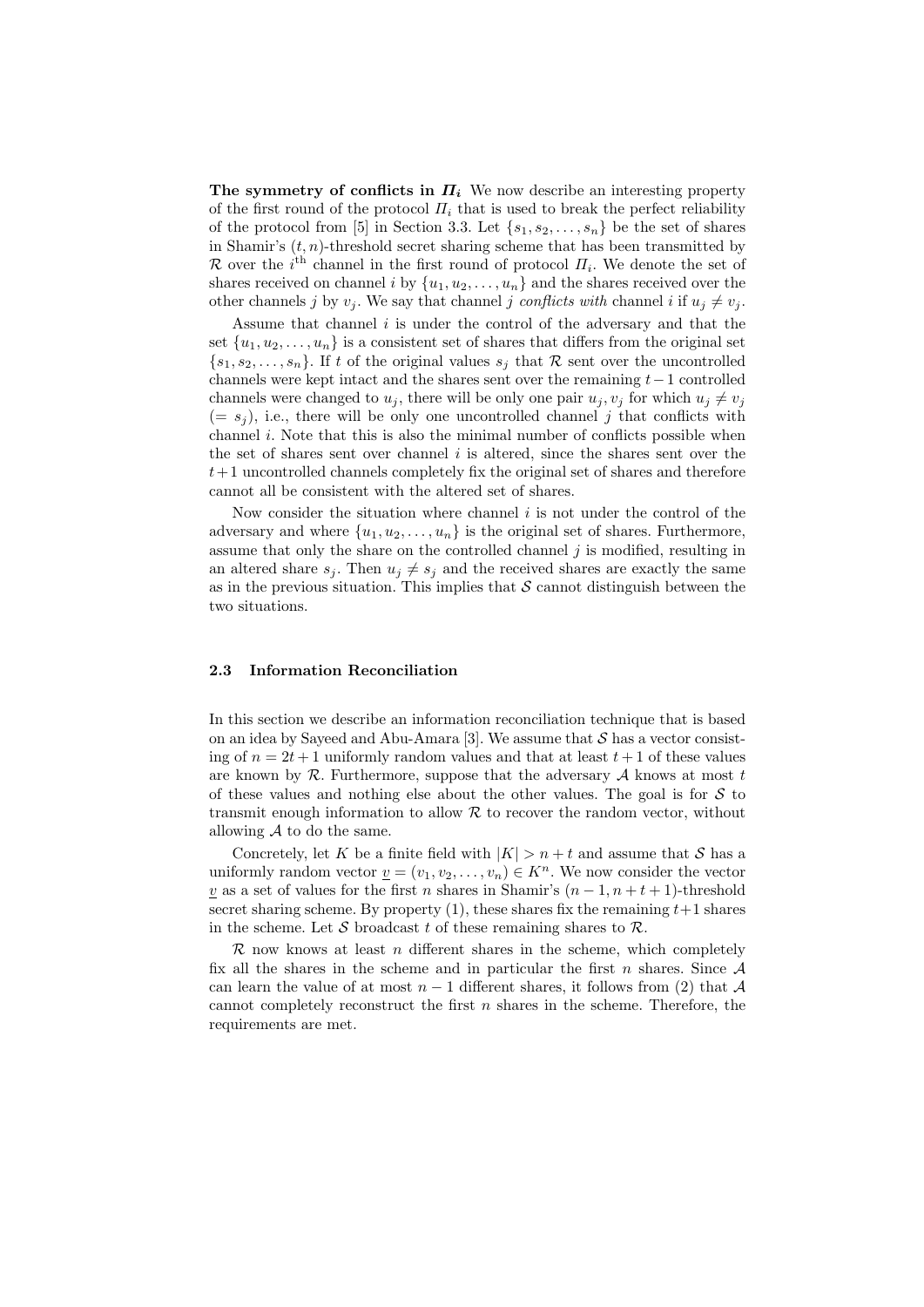#### 2.4 Privacy Amplification

We now describe a well-known technique for perfect privacy amplification, that is very well-suited for use in PSMT protocols. Suppose  $S$  and  $R$  share b uniformly random elements in K and that it is promised that  $a < b$  of these elements are completely unknown to the adversary. Then there is a simple technique that allows S and R to non-interactively generate a random elements about which  $\mathcal A$ has no information.

Assume that  $|K| > a + b$ . Then we can view the b shared random elements as the first b shares in a Shamir's  $(b-1, a+b)$ -threshold secret sharing scheme. Again these shares fix all the other shares in the selection and by property (2),  $A$  has no information about the values of the  $a$  'new' shares. These shares can therefore be taken as the outcome of the privacy amplification.

# 3 Earlier Protocols for PSMT

### 3.1 Overview

The main known protocols for perfectly secure message transmission all roughly have the same structure.

- 1. First  $S$  and  $R$  interact in such a manner that they obtain sufficiently correlated information, about which  $A$  has sufficient uncertainty.
- 2. Then  $S$  and  $R$  perform information reconciliation, i.e., they agree upon certain information that is not completely known to A.
- 3. Subsequently S and R non-interactively perform privacy amplification on this information and obtain a random string which is completely unknown to A.
- 4. This string now serves as a one-time pad,  $S$  encrypts the *actual* message with it and communicates the result to R.

For simplicity we leave out the encryption part of the procedure in the sequel and only focus on establishing the one-time pad. The first known two round protocol for PSMT is due to Dolev et al. [2]. The communication complexity of this protocol is  $O(2^n)$ , and therefore it is not efficient in terms of communication complexity. The article by Sayeed and Abu-Amara [3] presents the first efficient two round PSMT protocol, which achieves a communication complexity of  $O(n^3)$ . In [5], the authors claim to present a protocol with a communication complexity of  $O(n)$ , which can be shown to be optimal. However, the protocol in [5] is not perfectly reliable as is shown in Section 3.3. Furthermore, it seems to be nontrivial to repair the protocol, indicating that some new techniques may be required. As a consequence, the problem of finding two-round PSMT protocols with better communication complexity is still open. In the sequel we demonstrate some new techniques, and show that at least asymptotically a linear communication complexity can be obtained.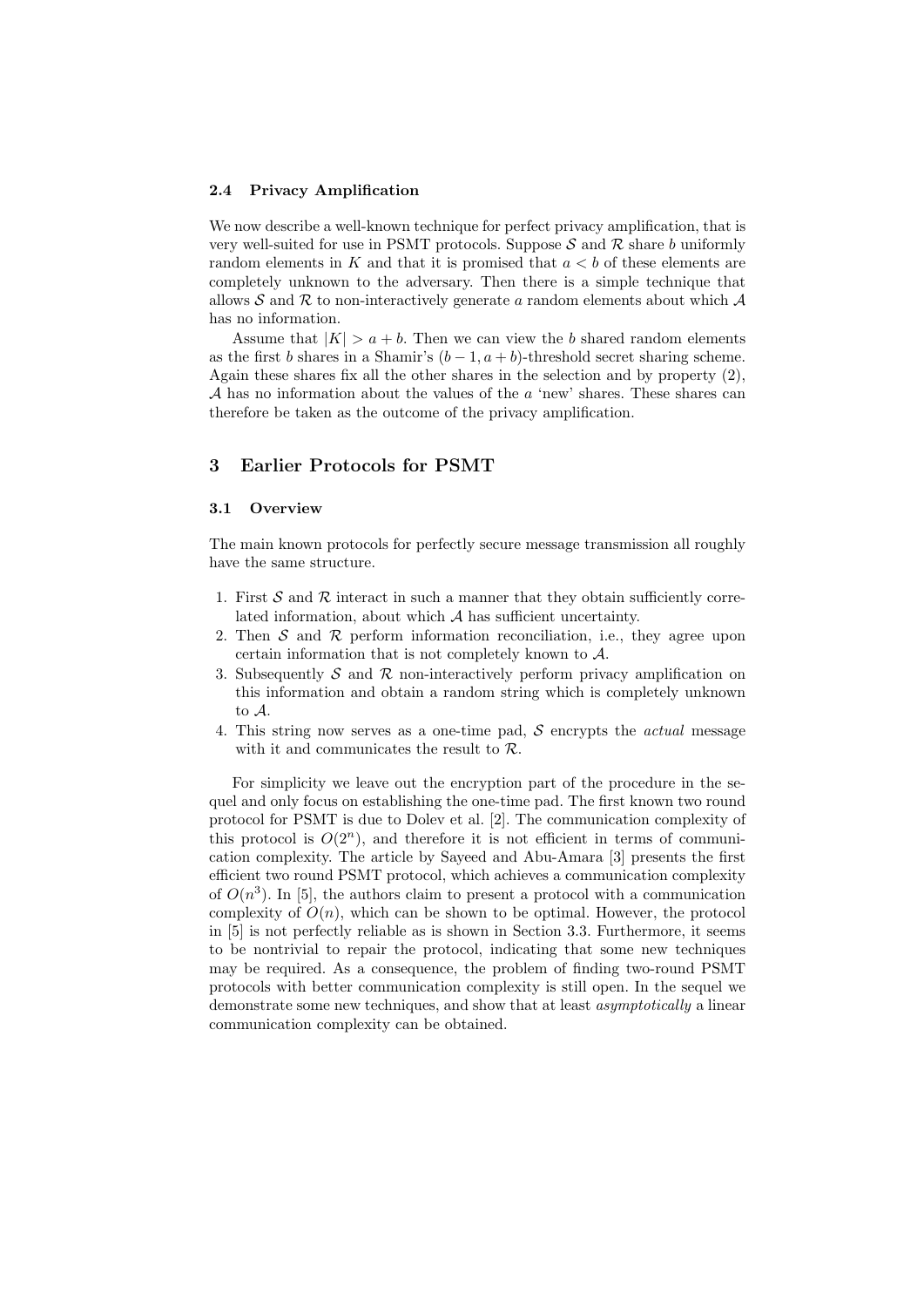#### 3.2 Protocol by Sayeed and Abu-Amara

The protocol due to Sayeed and Abu-Amara [3] is easily explained in terms of the techniques described in Section 2. Initially,  $\Pi_i$  is executed in parallel for every channel  $i \in \{1, 2, \ldots, n\}$ . This results in n random values  $\{v_1, v_2, \ldots, v_n\}$  that are received by S, of which at least  $t + 1$  are equal to values that were originally transmitted by  $R$ . Furthermore,  $R$  finds out in the second round which values were correctly received. Also, A knows at most t of the values received by  $S$ , which correspond to the channels that are under his control.  $\mathcal S$  and  $\mathcal R$  can now apply the information reconciliation technique from Section 2.3 and the privacy amplification technique from Section 2.4 to obtain a completely secret element v, which can then be used as a one-time pad.

#### 3.3 Protocol of CRYPTO 2004

We demonstrate in this section how the protocol  $\Pi_i$  is used to obtain a two round protocol in [5]. To make it clear that the protocol is not perfectly reliable, we show a strategy for A so that R cannot decide without error probability between two different random pads at the end of the protocol. Since the adversary can guess the information sent over the channels that are not under his control and the protocol should have zero error probability, we can assume without loss of generality that  $A$  also has full knowledge of the information that is transmitted over the uncontrolled channels.

To further simplify matters we only discuss the core functionality of the protocol, and only for the situation where  $> 2t/3$  of the channels are corrupted in the first round. We can do this, since the protocol in [5] applies different techniques depending on whether  $\leq 2t/3$  of the channels are corrupted in the first round or more channels are corrupted. Furthermore, we discuss the protocol using the notation and techniques of this paper.

The protocol from [5] starts by executing the protocol  $\Pi_i$  in parallel for every channel  $i$ . The protocol then continues in the second round as follows:

- 1. An arbitrary set  $\{q_1, q_2, \ldots, q_n\}$  of shares in Shamir's  $(\lfloor 4t/3 \rfloor, n)$ -threshold secret sharing scheme is selected according to a randomly chosen secret.
- 2. Privacy amplification is applied to these shares, leading to a random vector  $y = (y_1, \ldots, y_{\lfloor t/3 \rfloor})$  that is later used as a one-time pad to mask and send a message  $M \in K^{\lfloor t/3 \rfloor}$ .
- 3. For every channel i, the first round of  $\Pi_i$  is executed again with an arbitrary set  $U_i = \{(u_1)_i, (u_2)_i, \ldots, (u_n)_i\}$  of shares for which  $(u_i)_i = q_i$ , where this time  $S$  is the party transmitting.
- 4. For every conflict  $(s'_j)_i \neq (t'_j)_i$  that occurred during the first execution of  $\Pi_i$ , the value  $(u_j)_i$  is broadcast by S.<sup>7</sup>

 $\frac{7}{10}$  In [5] these shares are actually not transmitted using broadcast, but the functionality is the same.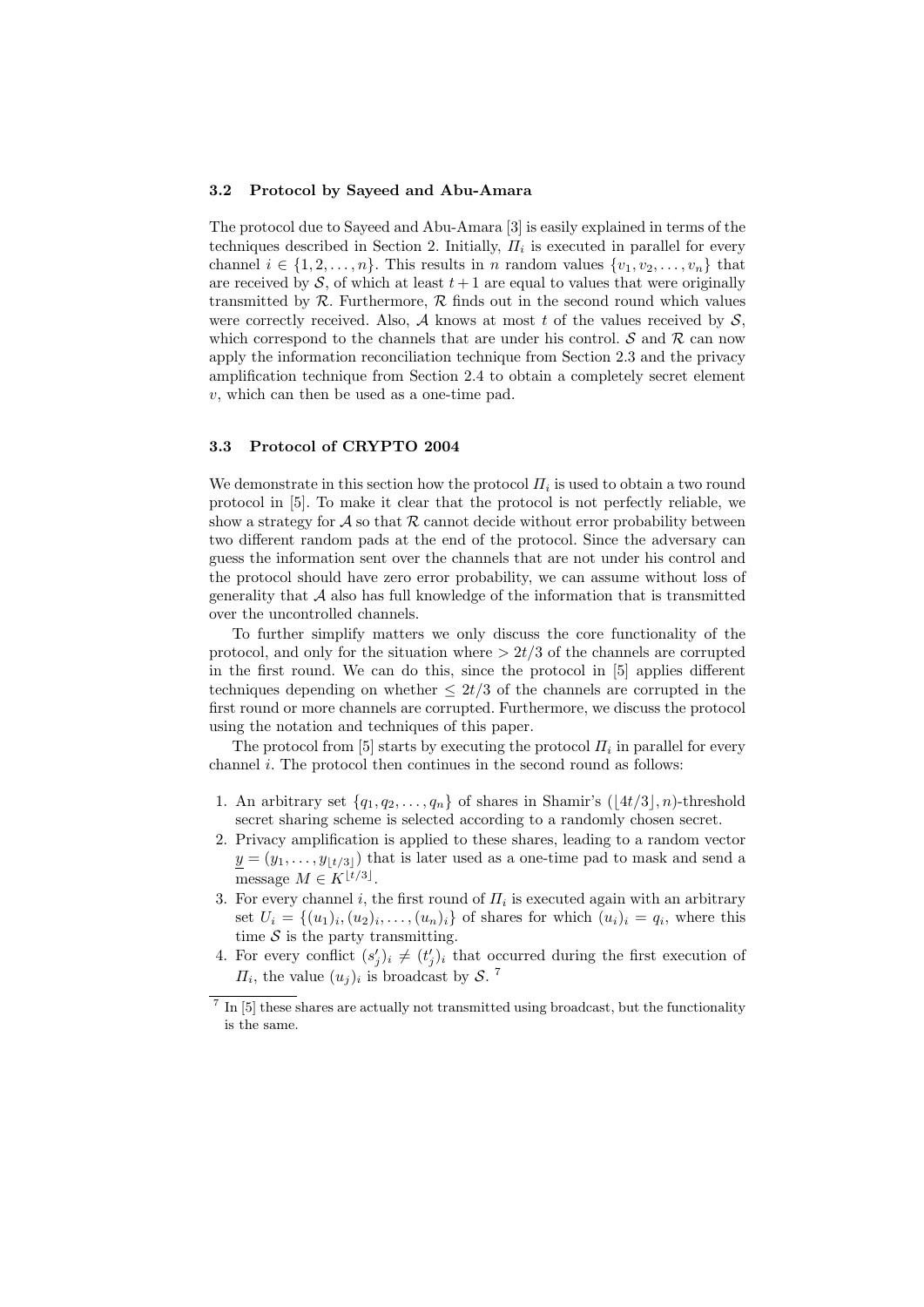We now set  $t = 4$  and  $n = 9$  and demonstrate the claimed strategy for the adversary so that  $R$  cannot decide without error probability at the end of the protocol between two different one-time pads  $y_1$  and  $y_2$ . It then follows that the protocol is not perfectly reliable.

Assume that the channels 1, 7, 8 and 9 are under control of the adversary. Let  $Q_1$  and  $Q_2$  be two sets of shares in Shamir's  $(5, 9)$ -threshold secret sharing scheme that lead to different pads  $y_1$  and  $y_2$  after privacy amplification, but for which the shares are the same in the  $3<sup>th</sup>$ ,  $4<sup>th</sup>$ ,  $5<sup>th</sup>$  and  $6<sup>th</sup>$  position. It is straightforward to show that such sets always exist regardless of the choice of  $Q_1$  and in fact such sets can be found for any choice of  $y_1$  and  $y_2$ . We demonstrate a strategy for the adversary such that  $R$  cannot determine whether  $Q_1$  or  $Q_2$ was the original set of shares, due to the fact that  $R$  cannot determine at the end of the protocol whether channel 1 has been corrupted during the protocol or channel 2. Let  $Q_1$  be the set of shares that is selected by S in step 1. The strategy, which consists of a number of instances of the technique demonstrated in Section 2.2, then works as follows:

- In the first round, the adversary precisely creates conflicts in two directions between the channels 6 and 7, 6 and 8 and 6 and 9 using the technique described in Section 2.2.
- In the second round, the adversary precisely creates conflicts in two directions between the channels 1 and 2, 5 and 7, 5 and 8 and 5 and 9. This is done in such a way that the shares sent on the channels 1, 3, 4, 5 and 6 are consistent with the set  $Q_2$ . Since the shares on the uncontrolled channels are not altered, the shares sent on the channels 2, 3, 4, 5 and 6 remain consistent with the set  $Q_1$ . This can be done as follows.
	- For  $j \in \{1, 2, 7, 8, 9\}$ , choose a share  $(u'_1)_j$  in such a way that the set of shares that is defined by the shares  $(u_1')_j$ ,  $(u_3)_j$ ,  $(u_4)_j$ ,  $(u_5)_j$  and  $(u_6)_j$ contains as the j<sup>th</sup> share the j<sup>th</sup> share of  $Q_2$ . This is going to ensure that the shares sent on the channels 1, 3, 4, 5 and 6 are consistent with the set  $Q_2$ .
	- Let  $U'_1$  be the set of shares that will replace the set  $U_1$ , defined by the shares  $(u'_1)_1$ ,  $(u_3)_1$ ,  $(u_4)_1$ ,  $(u_5)_1$  and  $(u_6)_1$ . The corresponding shares sent over the controlled channels are replaced by the new shares in this set. This causes channel 2 to conflict with channel 1.
	- Replace the share  $(u_1)_2$  sent over channel 1 by  $(u'_1)_2$ . This causes channel 1 to conflict with channel 2.
	- For  $j \in \{7, 8, 9\}$ , let  $U'_j$  be the set of shares that will replace the set  $U_j$ , defined by the shares  $(u'_1)_j$ ,  $(u_2)_j$ ,  $(u_3)_j$ ,  $(u_4)_j$  and  $(u_6)_j$ . The corresponding shares sent over the controlled channels are replaced by the new shares in these sets. This causes channel 5 to conflict with the channels 7, 8 and 9.
	- Replace the shares  $(u_7)_5$ ,  $(u_8)_5$ ,  $(u_9)_5$  sent over the channels 7, 8 and 9 by arbitrary different values. This causes the channels 7, 8 and 9 to conflict with channel 5.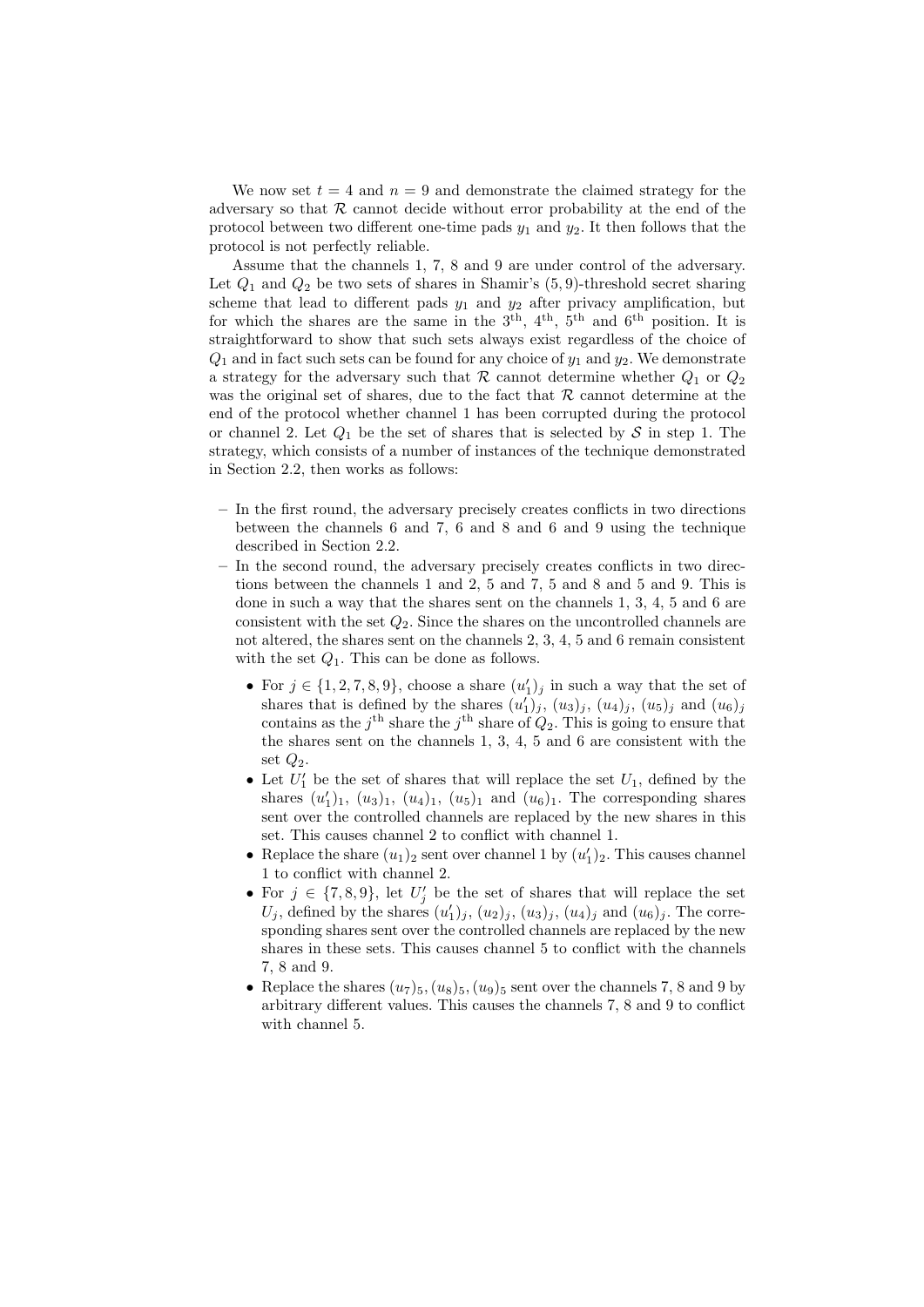In the first round more than  $2t/3$  of the channels are corrupted, since the sets of shares are changed on the channels 7, 8 and 9, so the example matches the assumed setting. These three channels will be disqualified at the end of the second round. However, as described in Section 2.2,  $R$  cannot determine after the second application of the first round of  $\Pi_i$  whether channel 1 has been corrupted or channel 2. By design, the received shares on the channels could have come from the set  $Q_2$  if the channels 2, 7, 8 and 9 had been corrupted and the shares on the actual uncorrupted channels are consistent with  $Q_1$ . Therefore,  $\mathcal R$  cannot distinguish between these cases. As a final remark, note that the broadcast shares  $(u_i)_i$  from step 4 are superfluous in this scenario, as these shares were already correctly received in the second round.

# 4 Alternative two round PSMT

In this section we describe the new two round protocol. Using the technique from Section 5.1 and given a large enough message  $M$ , it introduces a communication cost of  $O(\ell n)$  bits. To this end, we introduce the protocol  $\hat{H}_i$ , that is based on some completely new techniques. As already noted in Section 3.1, we leave out the encryption part of the procedure and only focus on establishing the one-time pad.

# 4.1 Protocol  $\hat{\Pi}_i$

The main contribution of this paper is the replacement of the protocol  $\Pi_i$  from Section 2.2 by a stronger two-round protocol  $\hat{H}_i$  with the following functionality:

- $-$  S and R both obtain a uniformly random vector  $\mathcal{Z}_i = (z_1, z_2, \dots, z_d) \in K^d$ . However, they do not necessarily control which vector this is.
- If channel i is not under the control of  $A$ ,  $A$  obtains no information about the vector  $\mathcal{Z}_i$ .

Here  $d \in \mathbb{Z}_{>0}$  is some constant value that can be selected before the start of the protocol.

We compare the protocol  $\hat{H}_i$  with the protocol  $H_i$ . As shown in the protocol due to Sayeed and Abu-Amara (Section 3.2), after  $\Pi_i$  has been invoked once for every channel, up to t of the values that were actually received by  $\mathcal S$  may be unknown to  $R$ . Therefore, almost all privacy had to be sacrificed during information reconciliation. However, when the protocol  $\hat{H}_i$  finishes, information reconciliation has already occurred.

Furthermore, we will show that by choosing a message  $M$  of sufficiently large size, the relative amount of privacy that has to be given up during the information reconciliation in the new protocol can be made arbitrarily small, whereas in the protocol due to Sayeed and Abu-Amara this amount is always proportional to the message size. Additionally incorporating the technique from Section 5.1 allows us to obtain the desired communication complexity.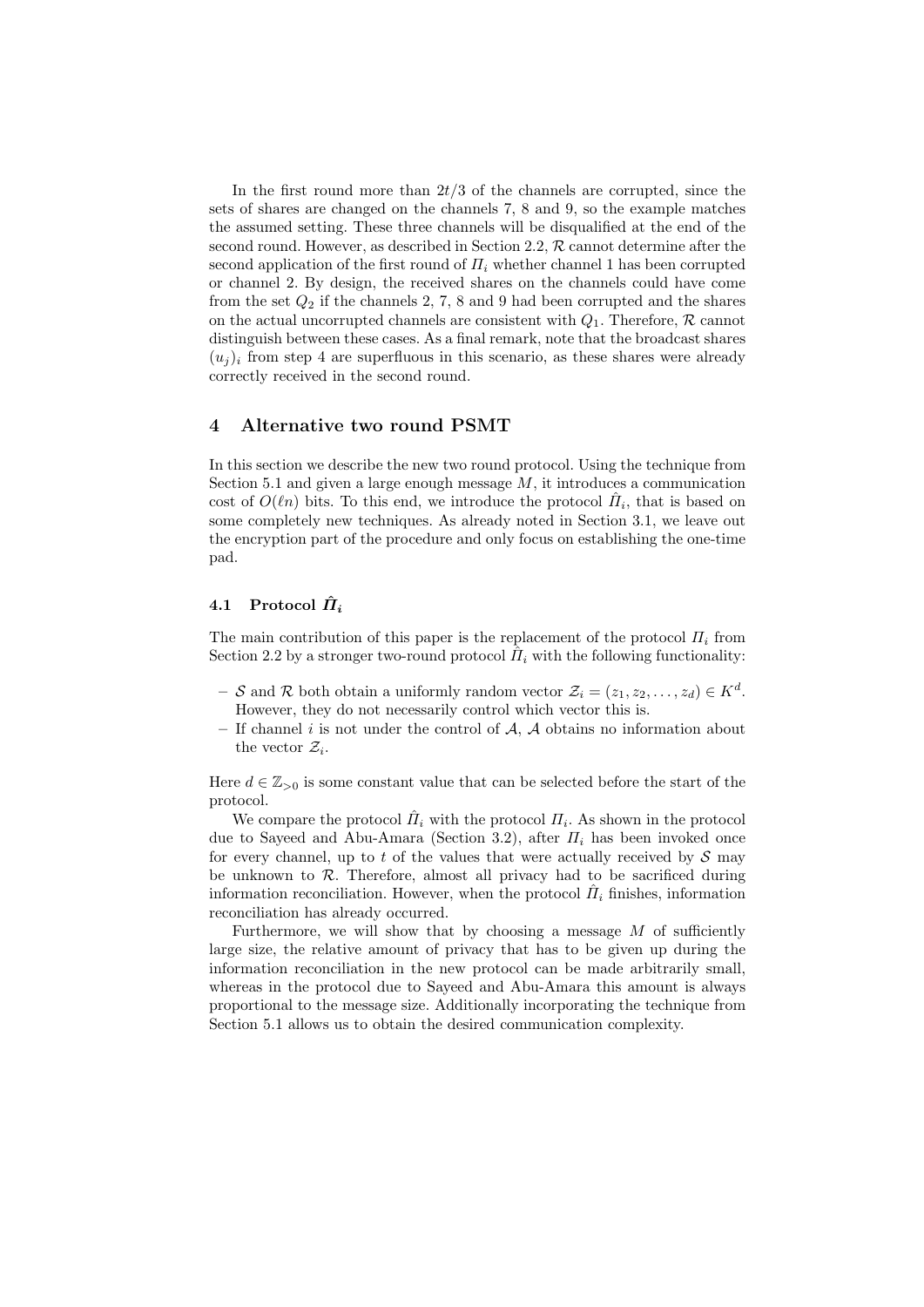#### 4.2 Sketch of the techniques used

From the discussion in Section 2.2, we see that controlled channels can change their share in order to match an altered set of shares sent over another channel in the protocol  $\Pi_i$ , while these channels cannot be detected due to insufficient feedback. We demonstrate a completely different technique that allows all corrupted channels to be detected, even if only a single share has been altered on such a channel. In Section 4.3 we then demonstrate that if  $\mathcal S$  sends some appropriate additional information, which is similar to the conflict information that is broadcast during the protocol  $\Pi_i$ ,  $R$  can reconstruct the altered set  $\{s'_1, s'_2, \ldots, s'_n\}$  of shares that  $S$  received.

The key to detecting all corrupted channels is the fact that there are always  $t+1$  channels that are not controlled by the adversary. The shares corresponding to these channels completely determine the original set of shares and therefore any combination of shares consisting of one altered share together with the shares corresponding to the  $t + 1$  uncontrolled channels has to be inconsistent. Such an inconsistent combination allows  $R$  to detect a corrupted channel, since  $S$ can send the altered share to  $R$  and  $R$  can verify whether this share has been altered. However, since it is not known which channels are under the control of  $A$ , we need to perform this procedure for all subsets consisting of  $t + 1$  channels to make sure that the proper subset of  $t + 1$  channels has been attempted.

# 4.3 Details of protocol  $\hat{H}_i$

Assume that  $|K| > n + t$  and let  $\mathcal{N} = \{1, 2, ..., n\}$ . The first round is just as in the protocol  $\Pi_i$ , except that instead of one random set of shares, m sets of shares are initially selected and transmitted.

**Round 1** In the first round,  $\mathcal{R}$  selects m arbitrary sets of shares according to Shamir's  $(t, n)$ -threshold secret sharing scheme for m randomly chosen secret values. We use notation  $(s_j)$  to denote the vector of all  $j<sup>th</sup>$  shares and denote the set consisting of all shares by  $\{(s_1), (s_2), \ldots, (s_n)\}$ . Furthermore, the notation  $(s_j)_l$  is used to denote the j<sup>th</sup> share in the l<sup>th</sup> set of shares. R sends the set  $\{(s_1), (s_2), \ldots, (s_n)\}\$  over the channel i and the vector  $(s_j)$  over every other channel j. This completes the first round.

**Round 2** Assume that S receives the set  $\{(s'_1), (s'_2), \ldots, (s'_n)\}$  on channel i and vectors  $(t'_j)$  on the other channels j, where we define  $(t'_i) := (s'_i)$ . Without loss of generality, we may again assume that all the  $m$  sets of received shares are consistent, since otherwise S can disqualify channel i and notify  $\mathcal{R}$ .

We now perform the verification as described in Section 4.2, where for every channel j and every combination of  $t + 1$  channels  $j_1, j_2, \ldots, j_{t+1}$  not including channel  $j$  we try to find an index  $l$  for which the combination of the shares  $(t'_{j_1})_l, (t'_{j_2})_l, \ldots, (t'_{j_{t+1}})_l$  and  $(t'_{j})_l$  is not consistent. For every such selection of channels, if such an index l exists S broadcasts one such share  $(t'_j)_l$  and its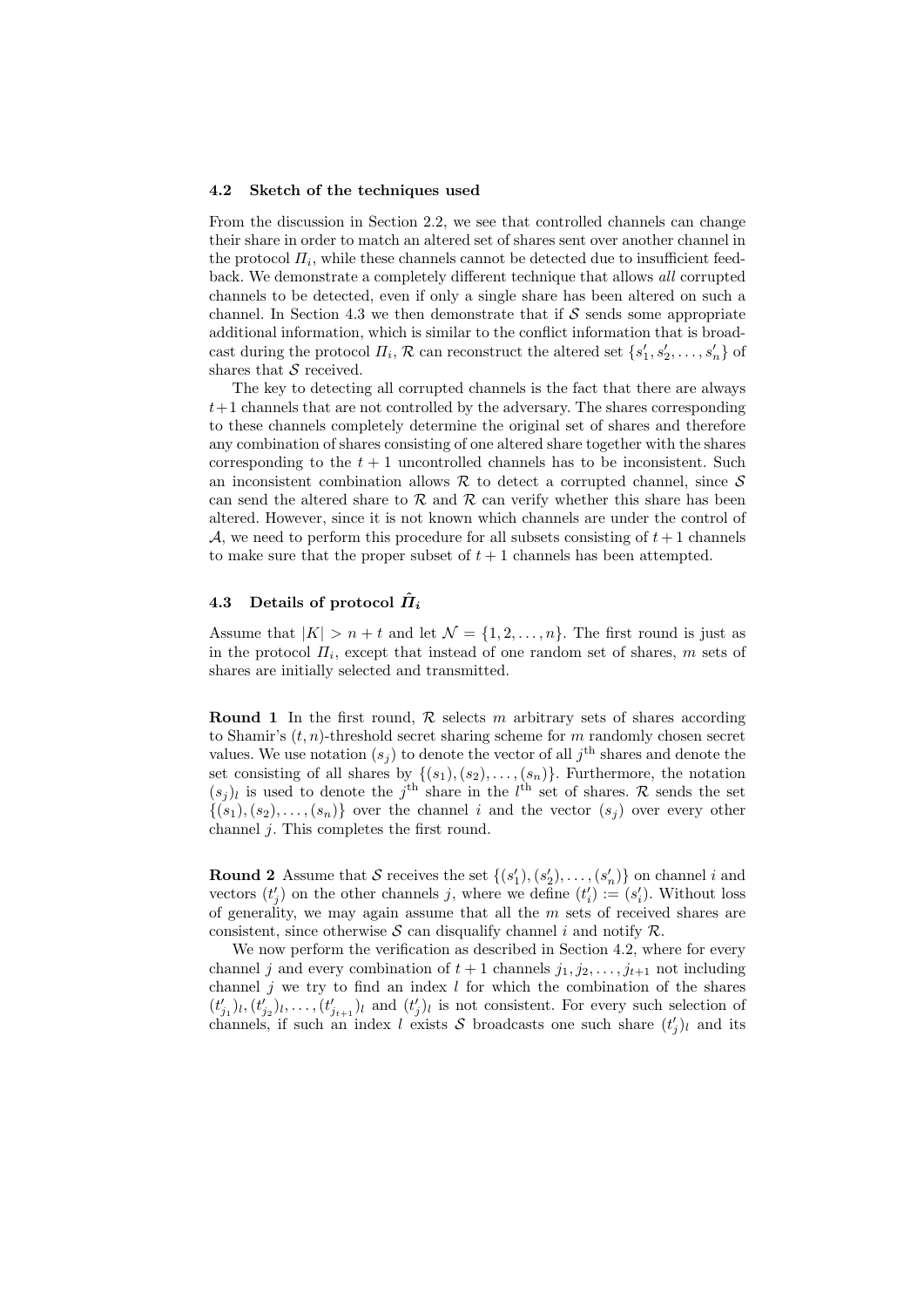index  $l$  to  $\mathcal{R}$ , who can then verify whether this share is correct. In Lemma 1, we show that this approach allows  $R$  to identify all corrupted channels  $i$ .

It is clear that in the above procedure many shares are broadcast that were not initially known to  $A$ . In order to remove all information that  $A$  may have gained due to this, all sets of shares corresponding to the broadcast shares are discarded. Of the remaining sets, the  $i<sup>th</sup>$  shares are then kept. Due to the similarities with the protocol  $\overline{H}_i$ , it now follows that these shares are known to  $\mathcal A$ only if channel  $i$  is under his control, whereas  $A$  gains no information about these shares otherwise.

Concretely, for  $j = 1, 2, ..., n$ , let the set  $\mathcal{Q}_j = \{V_{j1}, V_{j2}, ..., V_{jw}\}$  consist of all combinations of  $t+1$  channels that do not include channel j, i.e.,  $\mathcal{Q}_i = \{V \subset$  $\mathcal{N}\setminus\{j\}$  :  $|V| = t + 1$ . Then for all members of the set  $\mathcal{Q}_j$   $(1 \leq j \leq n)$  the corresponding shares determine the full set of shares and every set  $\mathcal{Q}_j$  has the same number of elements (namely  $w = \binom{n-1}{t+1}$  elements).

The following protocol now specifies the verification step that is performed after the first round.

### Protocol 1 (Classify channels)

1. Let  $j \in \mathcal{N}$  and  $k \in \{1, \ldots, w\}$ . Then either the received shares in the  $(t+2)$ sized set of shares  $W_{jkl} := \{(t'_j)_l\} \cup \{(t'_z)_l : z \in V_{jk}\}\$ are consistent for every  $l \in \{1, \ldots, m\}$ , or there is a smallest integer  $l_{jk}$  such that the shares in  $W_{jkl_{jk}}$  are not consistent.

Taking  $l_{jk} = 0$  when the shares in  $W_{jkl}$  are consistent for every l, we let  $L_j = (l_{j1}, \ldots, l_{jw})$  be the vector containing all such smallest indices,  $I_i =$  ${l_{j1}, \ldots, l_{jw}}\{\{0\}$  be the corresponding set of indices and define

> $E_j := ( (t'_j$  $\binom{j}{j}$ l<sub>jm</sub>) $_{m\in\{1,\ldots,w\}:l_{jm}\neq0}$ .

2. For  $j = 1, \ldots, n$ , S broadcasts  $L_j$  and  $E_j$ . Furthermore, S defines

$$
\mathcal{Z}_i := ((s'_i)_l)_{l \in \{1, \ldots, m\} \setminus (\bigcup_{j=1}^n I_j)}.
$$

During Protocol 2 almost the same 'conflict information' is transmitted as in the second round of  $\Pi_i$ , with as its main difference that now whenever  $(s'_j)_l \neq (t'_j)_l$  both conflicting values are returned instead of only the value  $(s'_j)_l$ . However, this information is used in a completely different way. Whereas in previous protocols this information was required to discover channels that have been corrupted, that functionality is now completely superfluous due to the previous protocol. Instead, the information transmitted during Protocol 2 is exactly sufficient to allow for complete information reconciliation by  $\mathcal{R}$ , in the sense that it helps  $R$  to completely determine what  $S$  received in the first round.

### Protocol 2 (Gather reconciliation information)

1. Define  $C_i := \{(l, j, (s'_j)_l, (t'_j)_l) : (s'_j)_l \neq (t'_j)_l, j \in \mathcal{N}\backslash\{i\}, l \in \{1, \ldots, m\}\}.$ 2. S broadcasts Ci.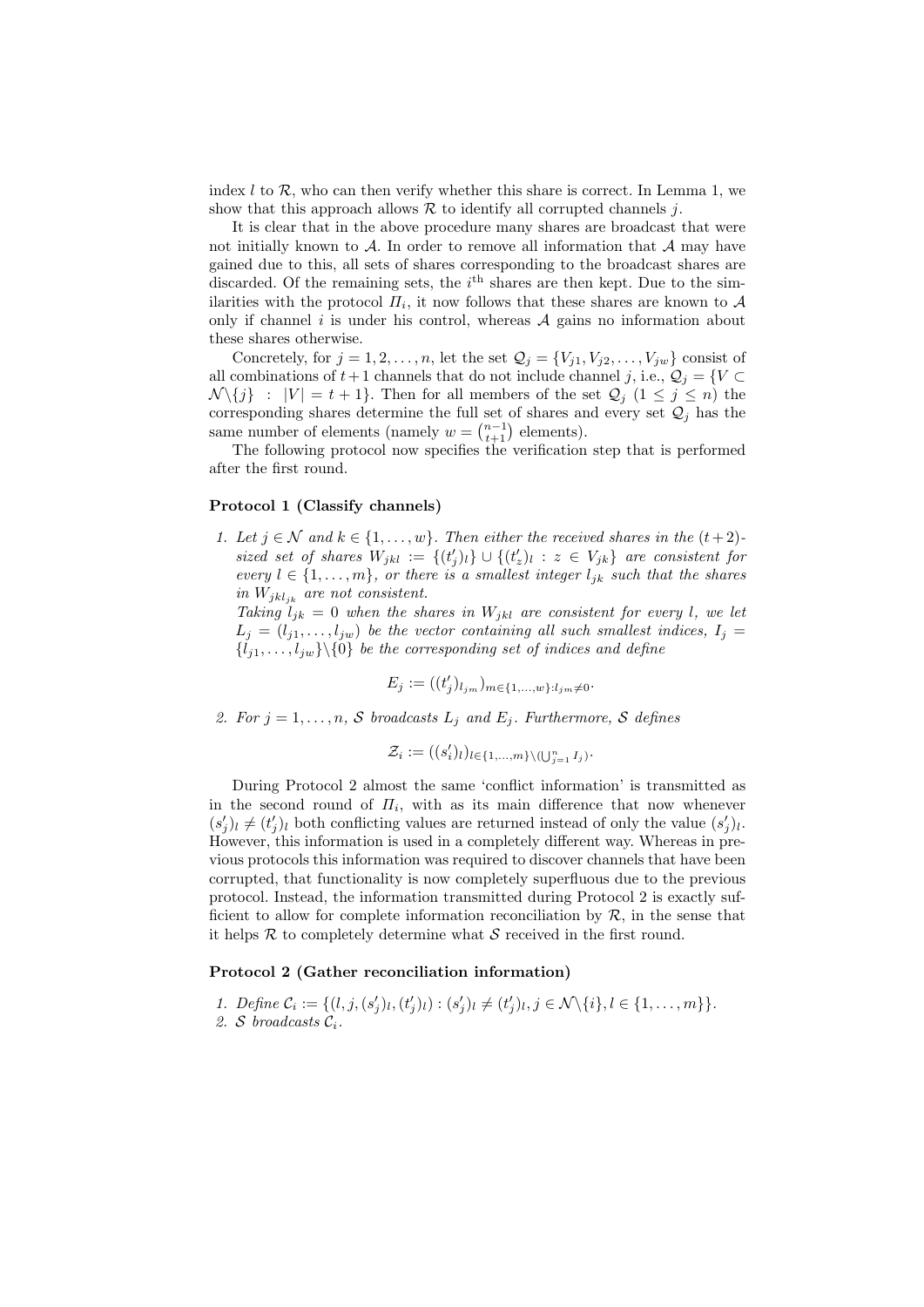After S has finished transmitting,  $\mathcal R$  can now execute the following protocol to reconstruct  $\mathcal{Z}_i$ . Note that nothing needs to be transmitted anymore at this point.

#### Protocol 3 (Reconcile)

According to Lemma 1, a channel j has been corrupted iff there exists an entry  $(t'_j)_l$  in  $E_j$  such that  $(t'_j)_l \neq (s_j)_l$ . This allows R to completely split up the set of channels in a set  $U_c$  of channels that have been corrupted and a set  $U_u$  of uncorrupted channels.

1. First assume that  $i \in U_u$ . Then

$$
\mathcal{Z}_i = ((s_i')_l)_{l \in \{1, ..., m\} \setminus (\bigcup_{j=1}^n I_j)} = ((s_i)_l)_{l \in \{1, ..., m\} \setminus (\bigcup_{j=1}^n I_j)},
$$

which is a vector known to R.

2. Now assume that  $i \in U_c$ . Fix  $l \in \{1, \ldots, m\}$ , let  $H \subset U_u$  be a set of  $t + 1$  uncorrupted channels and take  $j \in H$ . Then either  $(t'_j)_l = (s'_j)_l$  or  $(l, j, (s'_j)_l, (t'_j)_l) \in C_i$ . In the first case,  $(t'_j)_l$  (which is then equal to  $(s_j)_l$ , which is known to  $\mathcal{R}$ ) gives a share in the l<sup>th</sup> set of shares  $\{(s'_1)_l, \ldots, (s'_n)_l\}$ , and in the second case  $(s'_j)_l$  gives a share in the l<sup>th</sup> set of shares.

Since the  $l^{th}$  set of shares is consistent, the  $t+1$  shares that can be obtained in this way fix all the shares in this set and in particular the share  $(s_i')_l$ . Therefore,  $R$  can obtain  $\mathcal{Z}_i$  in this case as well.

It follows that R and S both obtain the same vector  $\mathcal{Z}_i$  at the end of the protocol. If  $\mathcal{Z}_i$  is not empty, the values in the vector are either completely known to the adversary or he has no information about these values, depending only on whether the adversary controls channel  $i$  or not. This completes the description of protocol  $\hat{H}_i$ .

Two round PSMT Assume that we execute the protocol  $\hat{H}_i$  in parallel for all n channels. Without loss of generality we may assume that all vectors  $\mathcal{Z}_i$  have the same length, since otherwise  $S$  and  $R$  can just remove entries according to some predetermined method. Also, it should be clear that for any  $i$  that the protocol is executed for, the set  $\bigcup_{j=1}^{n} I_j$  can contain at most  $nw = n {n-1 \choose t+1}$ indices. Therefore, by choosing m large enough, the length of the vectors  $\mathcal{Z}_i$  can in fact be fixed to any nonzero value, so we can assume that the vectors  $\mathcal{Z}_i$  have nonzero length.

At most t of the vectors  $\mathcal{Z}_i$  are known to the adversary at the end of the n parallel executions of  $\hat{H}_i$ , whereas he has no information about the remaining vectors. Therefore, applying a parallel version of the privacy amplification technique from Section 2.4 on these n vectors gives  $t + 1$  completely secret vectors. The values in these vectors can then be used in the second round by  $S$  to one-time-pad encrypt message elements from K.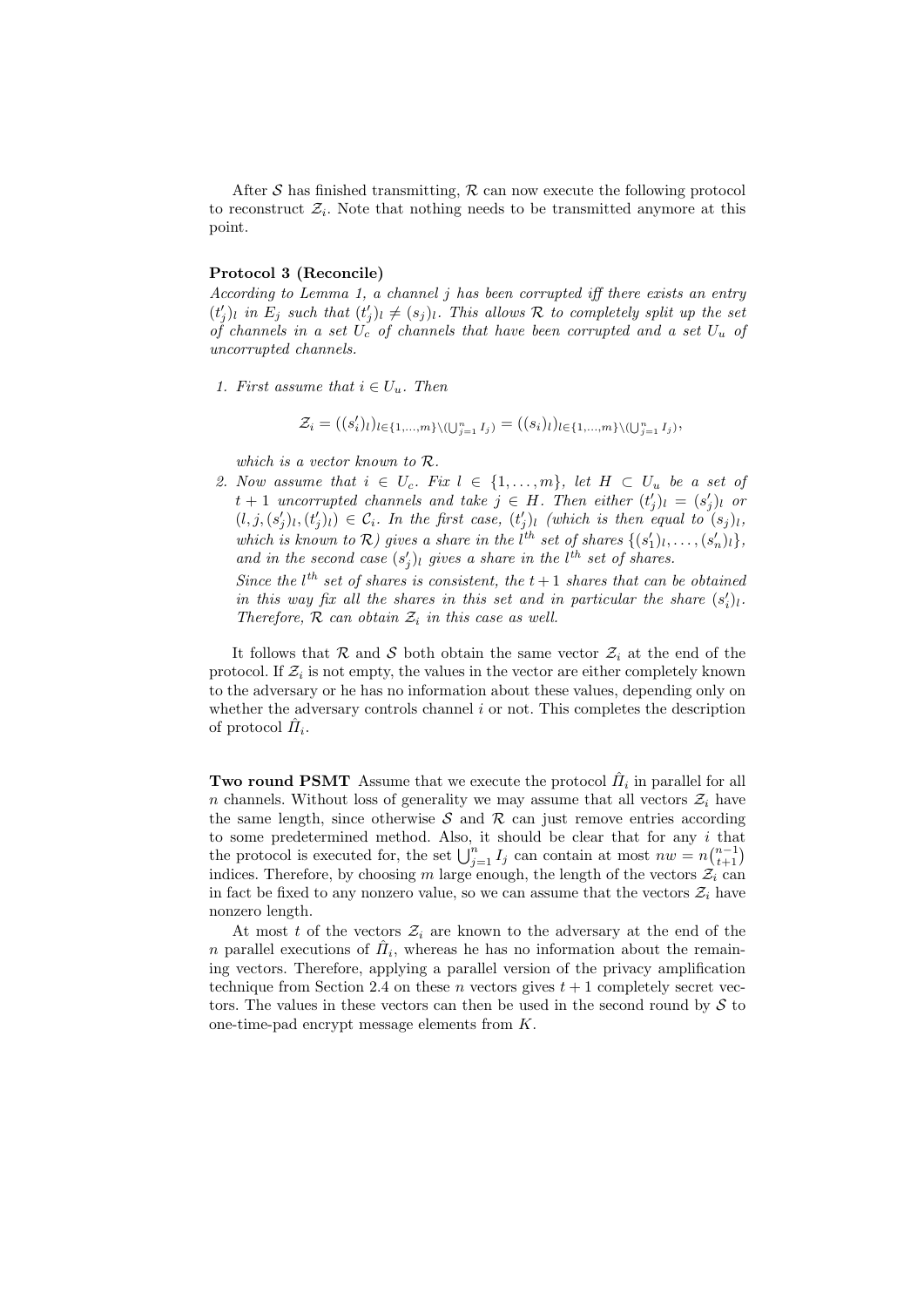Proofs We now provide the results that support our claims. The following lemma shows that  $\mathcal R$  can determine for a channel j whether it has been corrupted in the first round of  $\hat{H}_i$  by comparing the received values in the set  $E_j$  with the original values that were transmitted on channel  $j$  in the first round.

**Lemma 1.** Fix any  $j \in \mathcal{N}$ . Then  $(t'_j)_l \neq (s_j)_l$  for some  $l \in \{1, \ldots, m\}$  iff there is a value  $l' \in \{1, ..., m\}$  such that  $(t'_j)_{l'} \neq (s_j)_{l'}$  and  $(t'_j)_{l'}$  is an entry of  $E_j$ .

#### *Proof.*  $(\Leftarrow)$  Trivial.

 $(\Rightarrow)$  If  $(t'_j)_l \neq (s_j)_l$  for some  $l \in \{1, ..., m\}$ , then there is a set  $V_{jk}$  of  $t + 1$  uncontrolled channels that does not contain channel j. In particular, the shares in the set  $W_{ikl}$  are inconsistent, since the shares corresponding to these uncontrolled channels lead to share  $(s_j)_l$  for j, which is different from  $(t'_j)_l$ .

Now let l' be the smallest value for which the shares in the set  $\hat{W}_{jkl'}^{j'}$  are inconsistent. Since the channels in  $V_{jk}$  are not under control of the adversary, the shares in the set  $W_{jkl'}\setminus\{(t'_j)_{l'}\}$  lead to share  $(s_j)_{l'}$  for channel j, where  $(t'_j)_{l'} \neq (s_j)_{l'}$  since otherwise the shares would be consistent. Since  $(t'_j)_{l'}$  is an entry of  $E_i$  by definition, the lemma follows.

At first sight, it may seem that  $A$  can deduce information from the minimum collision indices  $l_{ik}$  that are broadcast during Protocol 2. However, the lemma below shows that this is not the case.

**Lemma 2.** The values  $l_{ik}$  in Protocol 1 completely depend on the actions of the adversary in the first round. In particular, these values are known to the adversary even before they are broadcast in the second round.

*Proof.* By Lagrange's theorem, a unique linear relation  $\sum_{i=1}^{t+1} \lambda_i s_i = s_{t+2}$  necessarily holds for a consistent set  $\{s_1, \ldots, s_{t+2}\}\$  of shares in Shamir's  $(t, n)$ threshold secret sharing scheme, where the  $\lambda_i$ 's are publicly known constants that only depend on the a priori fixed evaluation points on the used secret sharing polynomial. Lets assume that the first  $e \leq t$  shares are replaced by values  $s_i'$ . It is straightforward to verify that the new set  $\{s'_1, ..., s'_e, s_{e+1}, ..., s_{t+2}\}$  is consistent iff  $\sum_{i=1}^{e} \lambda_i s'_i + \sum_{i=e+1}^{t+1} \lambda_i s_i = s_{t+2}$ . This is the case iff  $\sum_{i=1}^{e} \lambda_i (s_i - s'_i) = 0$ . However, the values  $s_i - s'_i$  are chosen by and known to the adversary. Therefore, the adversary already knows beforehand whether any particular received subset of  $t+2$  shares is consistent or not and can in particular predict all the minimum indices  $l_{jk}$ .

**Proposition 1.** If  $(l, j, (s'_j)l, (t'_j)l) \in C_i$ , then at least one of the channels i and j has been corrupted. Furthermore, both  $(s'_j)_l$  and  $(t'_j)_l$  were already known to the adversary at the end of the first round.

Assume that A does not control channel *i*. Since the first round of  $\hat{H}_i$  is a parallel version of the first round of  $\Pi_i$ , it is clear that A obtains no information about the  $i<sup>th</sup>$  shares in the sets of shares in the first round. The following lemma states that the adversary does not learn anything new about the values of the entries of  $\mathcal{Z}_i$  (provided that  $\mathcal{Z}_i$  has any entries at all) in the second round of  $\hat{H}_i$ . This shows that the proposed protocol is perfectly private.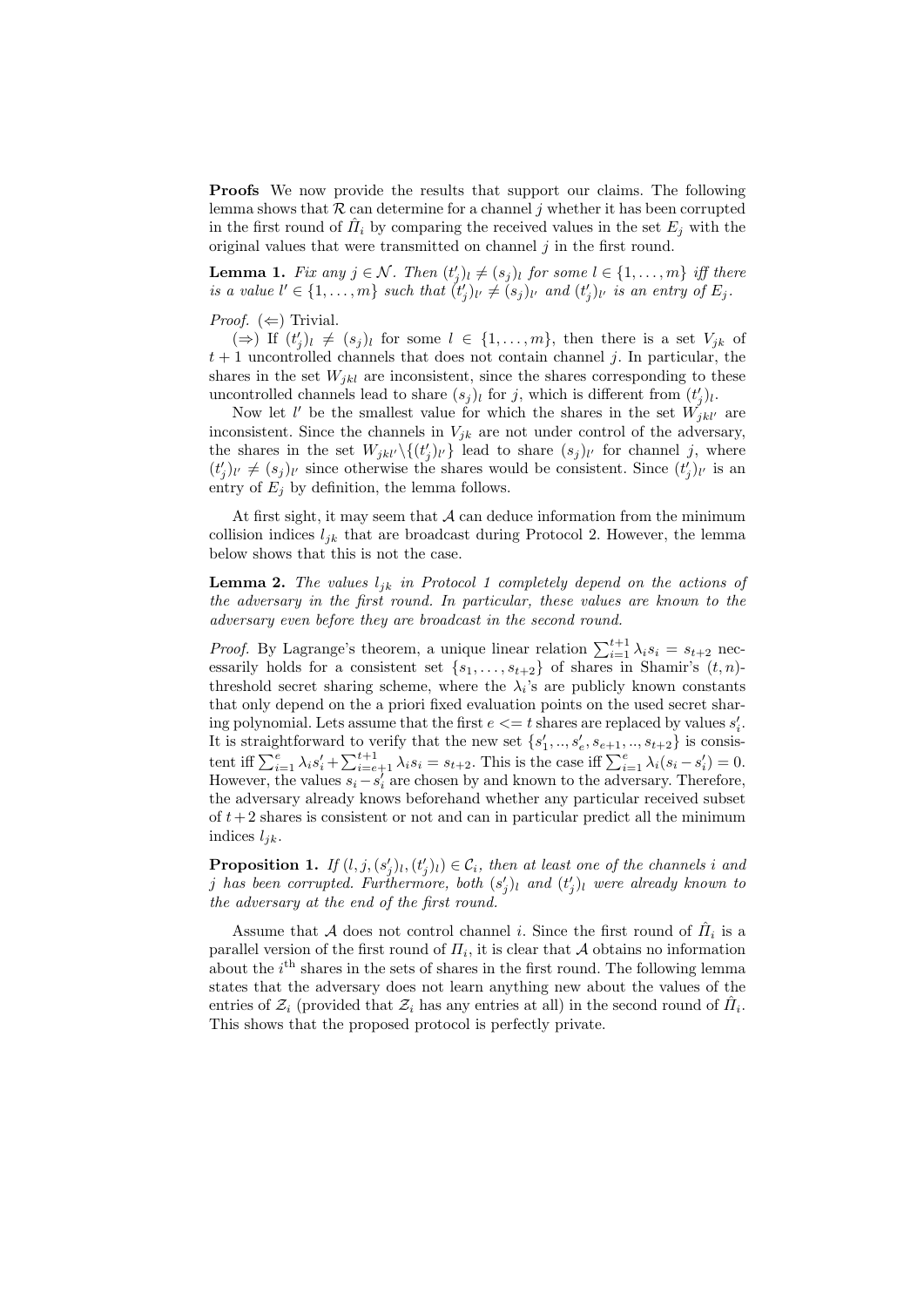**Lemma 3.** If channel i is not under control of the adversary and  $\mathcal{Z}_i$  contains a nonzero number of entries, then the adversary obtains no new information about the values of the entries of  $\mathcal{Z}_i$  in the second round.

Proof. According to Lemma 2, the indices that are transmitted during Protocol 1 are selected by (and therefore known to) the adversary before the execution of the second round. Furthermore, the shares that are transmitted during Protocol 1 are completely uncorrelated with the vector  $\mathcal{Z}_i$ , since the corresponding sharings are discarded before the vector  $\mathcal{Z}_i$  is constructed. Finally, Proposition 1 shows that only information that is already known to the adversary is transmitted during Protocol 2. Therefore, the adversary does not learn anything new about the values of the entries of  $\mathcal{Z}_i$  in the second round.

# 5 Towards linear overhead

### 5.1 Improved reliable transmission

The most expensive transmission in the described protocols so far, both for the previous protocols as well as for the new one, is the transmission of the collisions in the second round, i.e., the transmission of the values  $s'_j$  and/or  $t'_j$  for which  $s'_j \neq t'_j$ . In this section we demonstrate a technique used in [5], which can reduce the communication cost by switching from broadcast to a combination of broadcast and error correcting. We describe this technique for a single value of  $l \in \{1, \ldots, m\}$  in the new protocol, where we group all shares received on the channels that relate to a set of shares that has index l. It is straightforward to improve the technique we describe by taking all shares into account at once, but this has no impact on the obtained communication complexity.

We start by regrouping the vectors in the sets  $C_1, \ldots, C_n$  as follows: For  $l =$ 1,..., m, define  $C_l := \{ (i, j, (s'_j)_l, (t'_j)_l) : (l, j, (s'_j)_l, (t'_j)_l) \in C_i, i \in \{1, 2, ..., n\} \}.$ Then the set  $C_l$  contains all conflicts arising from the distribution of the n  $l^{\text{th}}$ sets of shares. We then move to a more efficient method to reliably transmit the sets  $C_l$ . Define the undirected graph  $\mathcal{G}_l = (\mathcal{P}, \mathcal{E}_l)$  by

$$
(i,j) \in \mathcal{E}_l \Leftrightarrow (i,j,(s'_j)_l,(t'_j)_l) \in C_l \vee (j,i,(s'_i)_l,(t'_i)_l) \in C_l
$$

and let  $M_l$  be the size of a maximum matching on  $\mathcal{G}_l$ . From Proposition 1 it follows that every edge in this graph involves at least one channel that has been corrupted. Therefore there are at least  $M_l$  channels that have been corrupted in total.

These channels can all be detected by  $R$  using the information from Protocol 1. This implies that R will be able to discard the shares received on at least  $M_l$ channels during the reliable transmission. Therefore, we can use an error correcting code with codewords of length n that can handle  $M_l$  erasures and  $t-M_l$  errors for the transmission. Using codewords of length  $n, n - M_l - 2(t - M_l) = M_l + 1$ shares can now be transmitted.

Since every edge in the graph involves at least one channel that is in the maximum matching, there can be at most  $2M/n$  edges in the graph. In particular,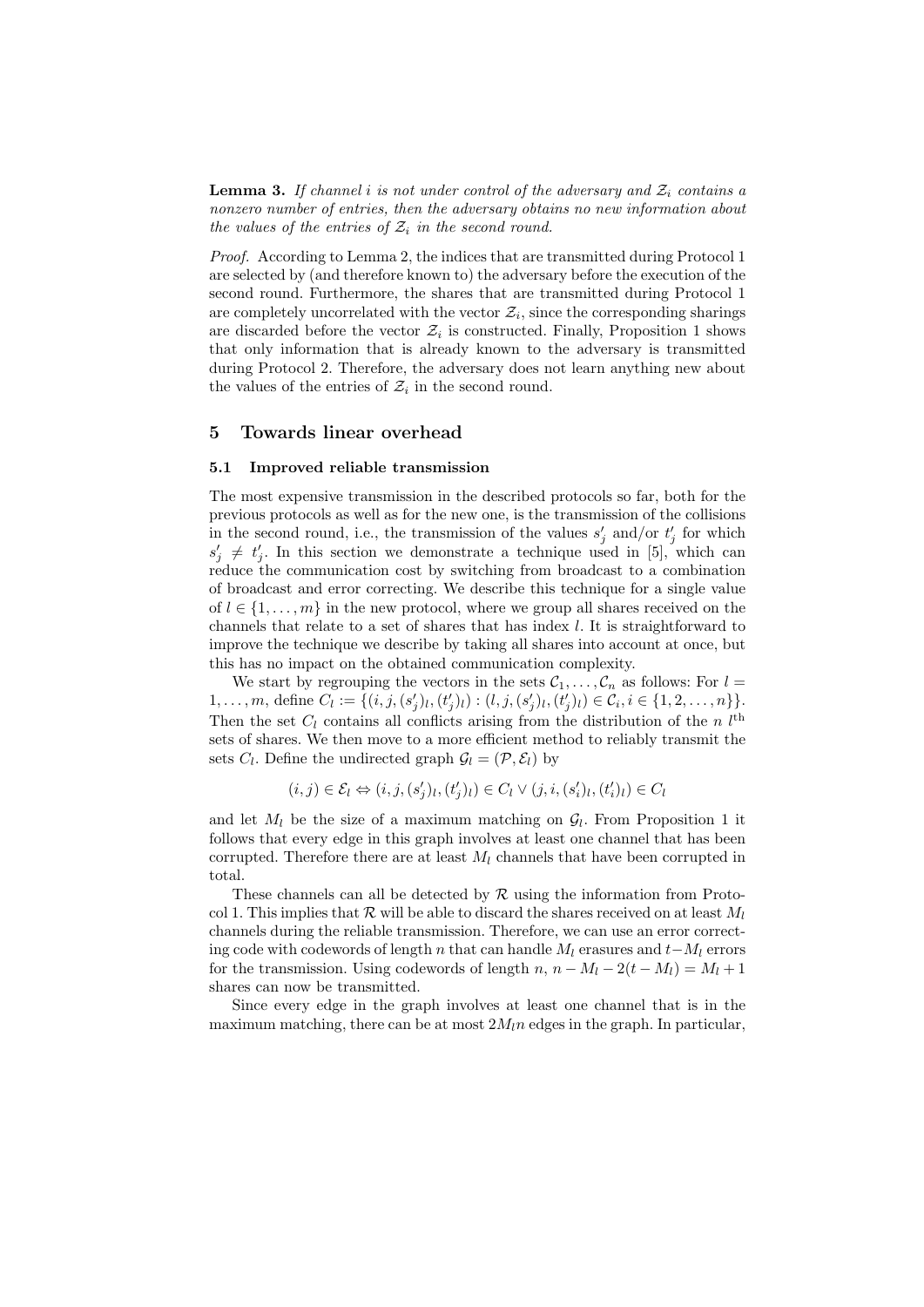this implies that every set  $C_l$  can contain at most  $4M_l n$  vectors. Using an error correcting code, every set  $C_l$  can thus be transmitted by sending  $O(n^2)$  shares over the channels.

### 5.2 Complexity analysis

Choose a field  $K$  such that its elements can be represented using bit strings of length  $O(\log(n))$  and assume that m is such that  $m > nw \log_n(m)$ . The length  $\max\{0, m - nw\}$  of the vectors  $\mathcal{Z}_i$  can be chosen to be of size  $\geq cm$  for any constant c in the interval  $(0, 1)$ , by enlarging m as necessary. As the privacy amplification section shows, this implies that we can obtain a secret key of size  $(t+1)cm = O(nm)$ , i.e., of  $O(mn \log(n))$  bits. In order to have a PSMT-protocol with a linear communication complexity, the total number of shares transmitted in each round should be  $O(mn^2)$  or, stated equivalently, the total number of bits transmitted in each round should be  $O(mn^2 \log(n))$ . Let us now analyze the communication complexity of the parts of the new protocol.

- **The first round.** For every i, R sends mn elements over channel i and m elements over every other channel j. This sums up to a total of  $O(mn)$ shares that are sent over each channel and therefore to  $O(mn^2)$  shares in total that are transmitted in the first round.
- **Protocol: Classify channels.** For every  $i \in \{1, 2, ..., n\}$ , at most  $O(w)$  indices and field elements are broadcast at the end of Protocol 1 for every j, so that in total  $O(n^2w(\log(m) + \log(n)))$  bits have to be broadcast. This gives  $O(n^3w(\log(m) + \log(n)))$  bits that are transmitted during Protocol 1. Our assumption implies that  $m > n$ , so that this can be rewritten to  $O(n^3w \log(m))$ . Furthermore, by assumption  $m > nw \log_n(m)$ , so that  $m \log(n) > nw \log(m)$ , i.e.,  $n^3w \log(m) = O(mn^2 \log(n))$ .
- Protocol: Gather reconciliation information. Assume that we regroup the sets  $C_i$  during the Protocol 2 as described in Section 5.1 and obtained the sets  $C_l$ . Then, using some appropriate padding between the vectors  $C_l$ , all information can be transmitted by communicating only  $O(mn^2)$  shares.

This completes the analysis.

## 6 Conclusion

In this paper we have given an asymptotically optimal two round PSMT protocol for  $n = 2t + 1$ . It is not difficult to extend the protocol for  $n > 2t + 1$  as well. In particular, there exists a protocol that asymptotically achieves a constant communication overhead when  $t = cn$  for any  $0 < c < 1/2$ .

The main difference when compared to earlier two round PSMT protocols is the ability to completely isolate corrupted channels. However, this comes at the expense of a high computational cost to both sender and receiver. We do not know whether a similar protocol can exist where sender and receiver are restricted to polynomial time computations (in terms of the number of channels) only.